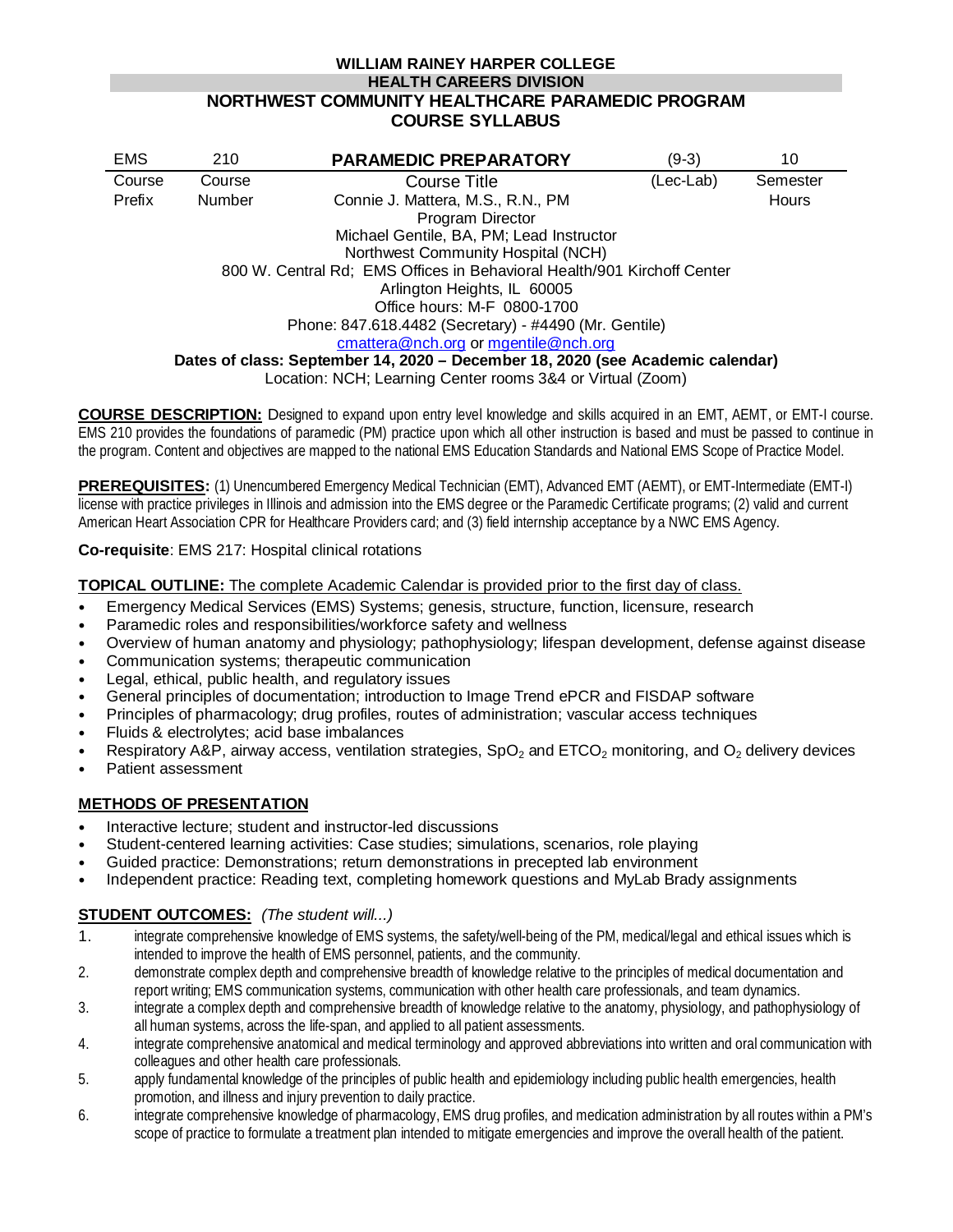#### Syllabus EMS 210 Paramedic Preparatory **Page 2** and the state of the state of the state of the state of the state of the state of the state of the state of the state of the state of the state of the state of the state of t

- 7. integrate complex knowledge of anatomy, physiology, and pathophysiology into each assessment to develop and implement a treatment plan with the goal of assuring a patent airway, adequate mechanical ventilation, and respiration for patients of all ages.
- 8. Integrate scene and patient assessment findings with knowledge of epidemiology and pathophysiology to form a field impression. This includes developing a list of differential diagnoses through clinical reasoning to formulate a treatment plan.
- 9. demonstrate fundamental depth and foundational breadth of understanding and psychomotor mastery at the precision level within a PM's scope of practice in obtaining and using information from monitoring devices, e.g., pulse oximetry, quantitative waveform capnography, and noninvasive BP monitoring, and performing psychomotor skills relative to airway, oxygenation, medication administration contained in the national scope of practice model, those adopted by IDPH, and as specified in the Lab Manual.
- 10. characterize the professional behaviors stated in the program affective objectives.

# **METHODS OF EVALUATION**

- Formative and summative evaluations of student performance in all domains of learning
	- o Cognitive objectives: quizzes; modular written examination<br>
	o Psychomotor objectives: Precepted labs: practical exams
	- Psychomotor objectives: Precepted labs; practical exams
	- o Affective objectives: Observation against criterion based rubric
- Student evaluation of program and faculty

## **COURSE GRADING POLICIES:** Specified in the NCH Paramedic Program Student Handbook.

## **ASSIGNMENTS**

- Daily: assigned text, handout readings are listed in the Academic Calendar and on each topic handout
- Homework questions for each topic. Instructor will inspect completed questions every morning and note any incomplete work.
- Additional text, quiz questions and case studies will be assigned and tracked for 100% completeness in MyLab<sup>™</sup> BRADY.
- Individual or group projects/assignments/presentations are defined in the class Academic Calendar.

# **ATTENDANCE POLICY**

Because of the critical nature of the content and full time schedule of the course, students are expected to attend every class, lab and exam on the days and times they are offered. If a student needs to miss class due to an excused illness, they may attend virtually via Zoom. If too ill to participate in class, an individualized makeup plan will be implemented that the student must complete by the specified date. If a student completely misses three or more full days of class, is tardy three or more times, or fails to complete makeup assignments as outlined, they will be subject to a corrective action plan which may include separation from the program. Specific class attendance requirements are specified in the NCH Paramedic Program Student Handbook.

**MAKE UP EXAMS/ASSIGNMENTS**: Specific information relative to missed or late exams, quizzes or assignments is contained in the NCH Paramedic Program Student Handbook.

**STUDENT BEHAVIOR:** Information relative to civil, courteous and professional behaviors including, but not limited to, integrity, honesty, empathy, self-motivation, appearance and personal hygiene, self-confidence, communication, time management, teamwork, diplomacy, attitude, respect, patient advocacy, and use of electronic and social media, is specified in the NCH Paramedic Program Student Handbook posted at [www.nwcemss.org](http://www.nwcemss.org/) and Harper College Student Handbook posted at

[https://myharper.harpercollege.edu/pls/portal/url/ITEM/937272F78B81316DE0402E0A0A2A3059.](https://myharper.harpercollege.edu/pls/portal/url/ITEM/937272F78B81316DE0402E0A0A2A3059)

Information relative to guided study, corrective coaching, disciplinary procedures, and student resources is also included in the NCH Paramedic Program Student Handbook.

**TEXTBOOK:** Bledsoe, B.E., Porter, R.S., Cherry, R.A. (2017). Paramedic Care: Principles & Practice, Vols. 1-5 (5<sup>th</sup> Edition). New York, Pearson. ISBN-13: 978-0134575964; ISBN-10: 0134575962

 $PLUS$  subscription to MyLab<sup>TM</sup> BRADY (See student handbook for purchase information)

**MATERIALS:** Personal electronic device for in class use (not a cell phone). If needing to attend virtually, will need a laptop/desktop computer, or equivalent with camera and speaker capabilities and a reliable high speed internet connection that will allow them to use Zoom.

**EQUAL OPPORTUNITY:** The Paramedic Program does not discriminate on the basis of race, color, religion, sex, national origin, ancestry, age, marital status, sexual orientation, disability, or unfavorable discharge from military service as long as the candidate meets statutory and regulatory requirements of licensure as a paramedic in the State of Illinois and is able to perform all the essential functions of the paramedic profession during the course with or without reasonable accommodation (See student handbook for essential job functions of a paramedic) .